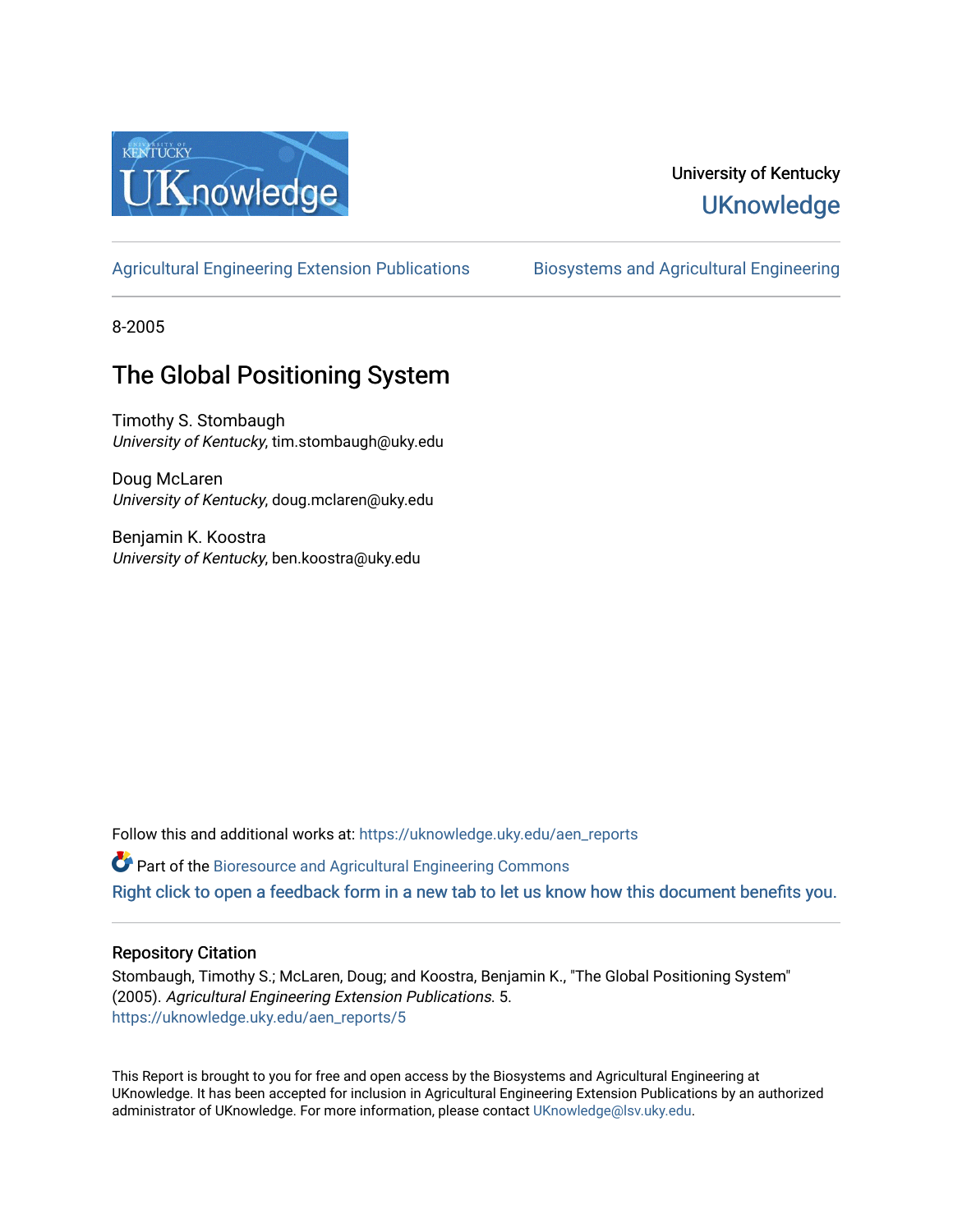# **The Global Positioning System**

*Tim Stombaugh, Doug McLaren, and Ben Koostra*

# **Introduction**

 The Global Positioning System (GPS) is quickly becoming part of the fabric of everyday life. Beyond recreational activities such as boating and backpacking, GPS receivers are becoming a very important tool to such industries as agriculture, transportation, and surveying. Very soon, every cell phone will incorporate GPS technology to aid first responders in answering emergency calls.

 GPS is a satellite-based radio navigation system. Users anywhere on the surface of the earth (or in space around the earth) with a GPS receiver can determine their geographic position in latitude (north-south), longitude (east-west), and elevation. Latitude and longitude are usually given in units of degrees (sometimes delineated to degrees, minutes, and seconds); elevation is usually given in distance units above a reference such as mean sea level or the geoid, which is a model of the shape of the earth. Because these positions are based on an earth-referenced coordinate system, the positions are universal and repeatable, which means you can identify a location with latitude, longitude, and elevation, and anyone should be able to go to that location or find it on any map.

 Even though GPS is becoming more and more common, the basis of the technology is still a mystery to most. The purpose of this publication is to explain in simplified terms how GPS works, the different kind of receivers that are available, some of the limitations of the technology, and some interesting activities that people can do with GPS receivers.

# **GPS Basics**

 GPS was originally designed by the United States Department of Defense for military use. It was intended to help locate and identify troops and equipment as well as provide guidance signals for tactical weapons such as missiles and smart bombs.

 The global positioning system is comprised of 24 satellites (plus a few spares) orbiting the earth. The satellites have an orbital period of about 12 hours. This means that each satellite will circle the earth about twice in a 24-hour period. The satellite orbits are about 12,500 miles above the earth's surface.

 Each GPS satellite transmits radio signals that can be used to compute a position or location. These signals are currently transmitted on two different radio frequencies: L1 (1575.42 MHz) and L2 (1227.60 MHz). There are two basic codes or digital information streams that are transmitted on these frequencies. The civilian access (C/A) code is transmitted on L1 and is freely available to any user. The precise (P) code is transmitted on L1 and L2. This code is scrambled and can be used only by the U.S. military and other authorized users.

## **Using Triangulation**

 To calculate a position, a GPS receiver uses a principle called triangulation. Triangulation is a method for determining a position based on the distance from other points or objects that have known locations. In the case of GPS, the location of each satellite is accurately known. A GPS receiver measures its distance from each satellite in view above the horizon.

 To illustrate the concept of triangulation, consider one satellite that is at a precisely known location (Figure 1). If a GPS receiver can determine its distance from that satellite, it will have narrowed its location to somewhere on a sphere that distance from the satellite. To further narrow its position, the receiver will measure its distance from a second satellite. This second distance measurement will place the receiver somewhere on a circle that is the intersection of the two spheres (Figure 1). You can visualize this concept by picturing two pieces of string that are tied to two known fixed objects. If you hold the ends of those two strings together at one point, keeping both strings tight, you could swing the intersection of those strings through a circle.

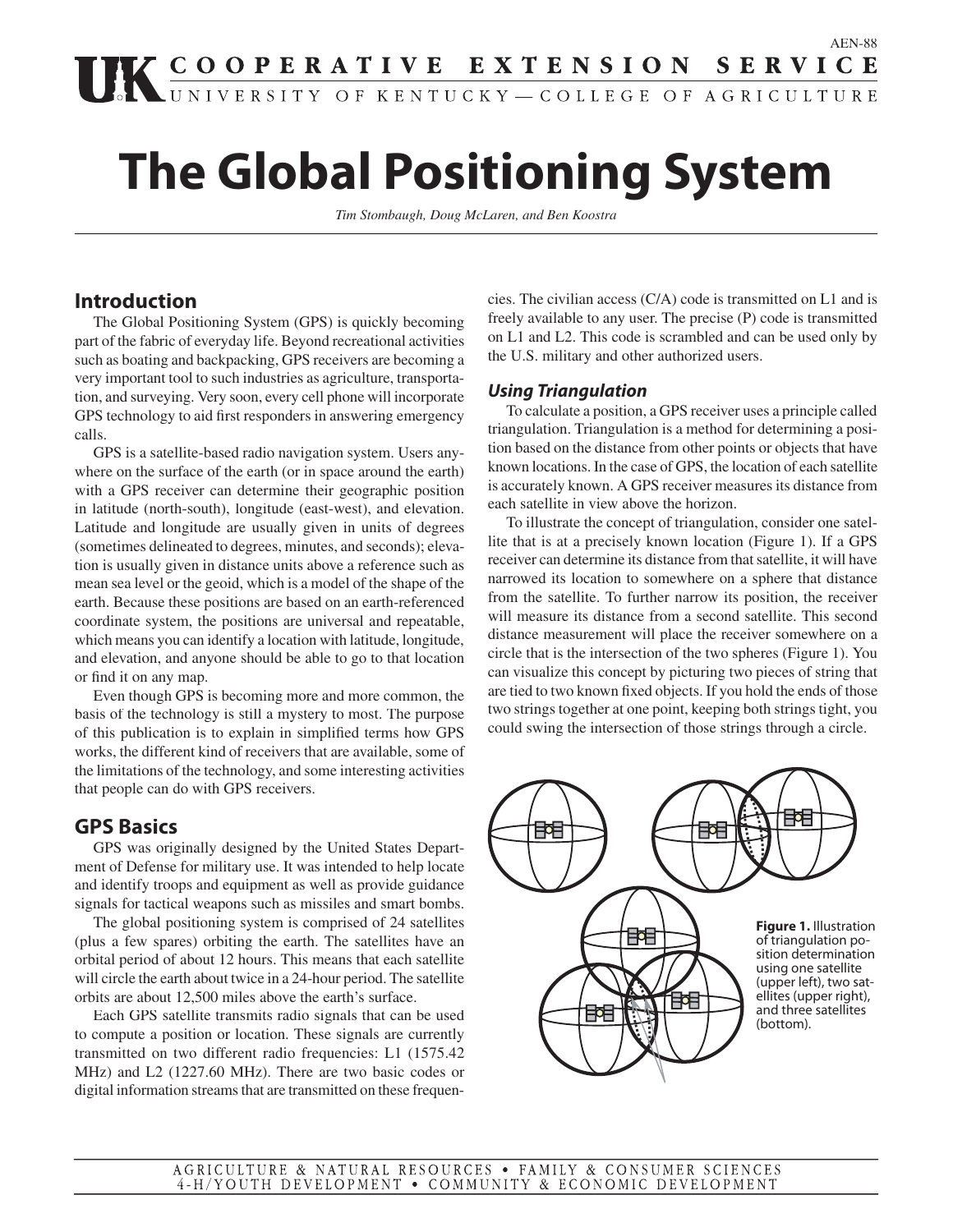A distance measurement from a third satellite will reduce the number of possible locations to one of two points (Figure 1). You can visualize this by considering how the circle we just described would intersect a sphere around the third point. The circle will go into the sphere, which gives one intersection point, then comes back out of the sphere at a second intersection point. In the case of the GPS system, if we know that we are operating somewhere on or near the surface of the earth, one of these two points can usually be eliminated because it is not near the earth's surface. Therefore, with some assumptions about elevation, a position can be triangulated using distance measurements from three satellites. A distance from a fourth satellite would allow complete three-dimensional triangulation of a position.

 Many GPS receivers will actually compute a position with only three satellite signals available. Often they will display a message such as "2-D GPS Position." This means that the receiver is only calculating an actual horizontal position and is making an estimate of the elevation. The elevation estimation is usually based on a smoothed model of the earth called a geoid that predicts the approximate elevation of the surface of the earth at different locations. Position fixes based on this 2-D estimate are not as accurate as true 3-D positions and should be used with caution.

#### **Measuring Distance**

 How does a GPS receiver measure its distance from a satellite? The principle used is something that many people commonly do during a thunderstorm. If you can count the number of seconds between when you see a flash of lightning and when you hear a clap of thunder, you can determine how far away the lightning strike occurred. You see the flash of lightning almost immediately after it occurs, because light travels very fast. It takes longer for the sound to get to you because sound travels much more slowly than light. If you know the speed of sound, you can calculate how far away the lightning strike was by measuring the time it took for the sound to travel to you. For example, sound will travel one mile in approximately 4.5 seconds (depending on the air temperature and humidity). If you count approximately nine seconds between the flash of lightning and the sound of thunder, you know that the lightning strike was about two miles away.

 GPS receivers use the same principle to measure their distance from a GPS satellite. The satellites send out radio signals that travel at the speed of light—approximately 186,000 miles per second. The radio signals carry two key pieces of information, which are part of the C/A and P codes. First, they transmit their ephemeris, which is a set of satellite orbit parameters used to calculate the position and velocity of the satellite. Ephemeris can be thought of simply as the location of the satellite and is used as the reference position for triangulation calculations. GPS satellites also transmit an accurate timing signal. Each GPS satellite contains a highly accurate atomic clock that generates a digital timing signal. GPS receivers compare the timing information transmitted by the satellite to timing information generated by a clock within the receiver itself to determine the time it took the radio signal to travel from the satellite to the receiver. Since radio waves travel at the speed of light, and the satellite orbits are about 12,500 miles above the earth, it takes the radio signal less

than 0.07 seconds to travel from the satellite to the receiver. To put this in perspective, consider what would happen if the GPS receiver made an error in computing this transmission time. At the speed of light, an error of only 0.001 seconds would translate to a positional error of 186 miles. Even the least expensive GPS receivers that can be purchased today will give position accuracies to less than 30 feet. This level of precision requires time measurements to the tenth decimal place, or more.

#### **GPS Errors**

 Obviously with such a sophisticated system, many things can cause errors in the positional computation and limit the accuracy of measurement. These errors include clock errors, ephemeris errors, satellite configuration, atmospheric interference, and multipath.

#### **Clock Errors**

 One thing to realize about GPS receivers is that the internal clocks used to generate the timing information are not nearly as accurate as those used on the GPS satellites, nor are they absolutely synchronized with satellite clocks. This is part of the reason that four satellites are needed to achieve a three-dimensional fix. Even though signals from three satellites are all that would be necessary to compute a position on the earth's surface, receivers actually need a signal from a fourth satellite to resolve clock ambiguities.

#### **Ephemeris Errors**

Because the satellites are orbiting in gravitational fields, their positions and movements can be known quite accurately. Nevertheless, there still could be some errors in the ephemeris information that is broadcast. There are base stations around the earth that are constantly monitoring the status of the GPS satellites and are updating ephemeris information. Nevertheless, ephemeris errors will contribute to inaccuracies in position measurement.

#### **Satellite Configuration**

 Because the satellites are moving relative to the earth, the configuration of the satellite constellation overhead at any point in time can vary significantly. The accuracy of a triangulation computation can be greatly affected by the positions of the satellites in the sky. If all the satellites happen to be clumped at one location (Figure 2a), the triangulation computation will not be as accurate as if the satellites are spread or distributed evenly around the sky (Figure 2b). The configuration of the satellites at any point in time is quantified by the Dilution of Precision (DOP). Smaller DOP values mean better accuracy. A good DOP value would be less than 2. More sophisticated GPS receivers will report DOP so that users can make some assessment of how well their position computations may be. Others receivers will combine DOP with other parameters to give an estimate of position accuracy. DOP can be predicted with orbital models, and some users needing utmost precision (survey crews, for example) will plan to do field work during the times of the day when the satellites will be in the best configuration.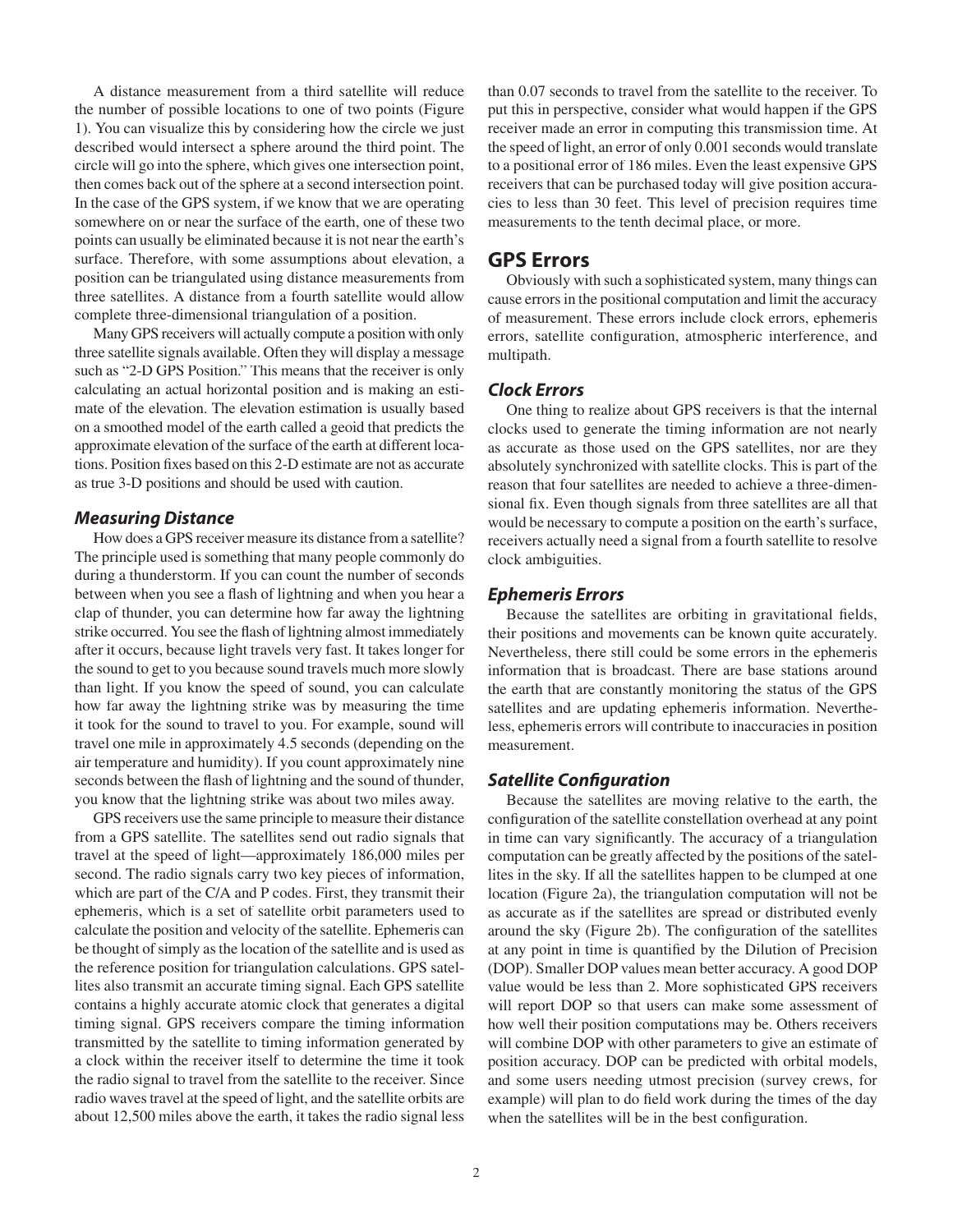

Figure 2. Satellite configurations showing poor (a) and good (b) DOP.

#### **Atmospheric Interference**

 As radio waves enter the earth's atmosphere, they can be bent or refracted much the same way light is refracted when it passes through a water surface (Figure 3). Their speed can also be altered by the ionosphere. If the radio waves are bent, they will have to travel a longer path to get from the satellite to the receiver. The atmosphere has a greater effect on satellites lower on the horizon. Because of this, many receivers will ignore or mask satellites that are located below a certain angle above the horizon. On more sophisticated GPS receivers, this mask angle can be selected by the user. Typical values for a mask angle may range from 8° to 14° above the horizon. The trade-off here is that eliminating satellites low on the horizon means that there are fewer satellite signals available, and that the ones that are available are bunched closer to the top of the sky, thereby increasing DOP.



Figure 3. Atmospheric effects on radio signals.

#### **Multipath Errors**

 Multipath errors occur when the same radio signal is received at two different times. This will happen when the radio signal bounces off some object. For example, a GPS transmission could come straight to the receiver and also bounce off a building causing the same signal to arrive at the receiver a short time after the first (Figure 4). This multipath effect is the same thing that causes ghosting on television broadcasts. Multipath errors can cause significant problems with GPS receivers especially when operating around objects that reflect radio waves such as metal

buildings and bodies of water. Placing the receiver antenna near any metallic objects could also increase the chances of multipath. The user should be careful to scrutinize GPS information when operating in places where multipath is a potential.



**Figure 4.** Multipath errors in GPS transmissions.

# **GPS Accuracy**

 Just how accurate are GPS positions? The GPS system was designed so that users anywhere on the earth's surface would always be able to see at least four satellites and be able to compute their position to within about 100 feet. Most GPS receivers will track up to 12 satellite signals at the same time if that many are visible above the horizon. Using multiple satellite signals, most GPS receivers can compute a position to within at worst about 30 feet of the absolute known location.

 Most manufacturers will report at least basic accuracy specifi cations for their GPS receivers. Users should be aware of several general issues regarding GPS accuracy. For one, GPS positions tend to drift with time, which means that the accuracy is better in the short term than in the long term. In other words, if a user marks a location with a GPS receiver, leaves that location and then returns to it within approximately 15 minutes, they should be fairly close to the original point. If they try to return to the same point a day later, they may not be as close.

 Another key point to realize is that while most GPS receivers report elevation information, errors in vertical measurements are two to three times greater than horizontal. Although not always stated explicitly, the accuracy specifications given by manufacturers are usually based on horizontal accuracy only.

One final minor note on accuracy is that, because of GPS satellite orbit patterns, GPS receivers in general are slightly more accurate in east-west measurements than in north-south measurements.

#### **Differential GPS**

 To achieve higher position accuracy, most GPS receivers utilize what is called Differential GPS (DGPS). A DGPS receiver utilizes information from one or more stationary base-station GPS receivers at accurately known locations (Figure 5). The base-station GPS receiver calculates a position from the satellite signals. This position will not be the same as the known location, but since the absolute location is known, the error from the GPS satellite signals can be computed. This error information is transmitted to the rover GPS receiver. The rover receiver computes positions from the GPS satellites and then improves the accuracy using the error or differential correction information.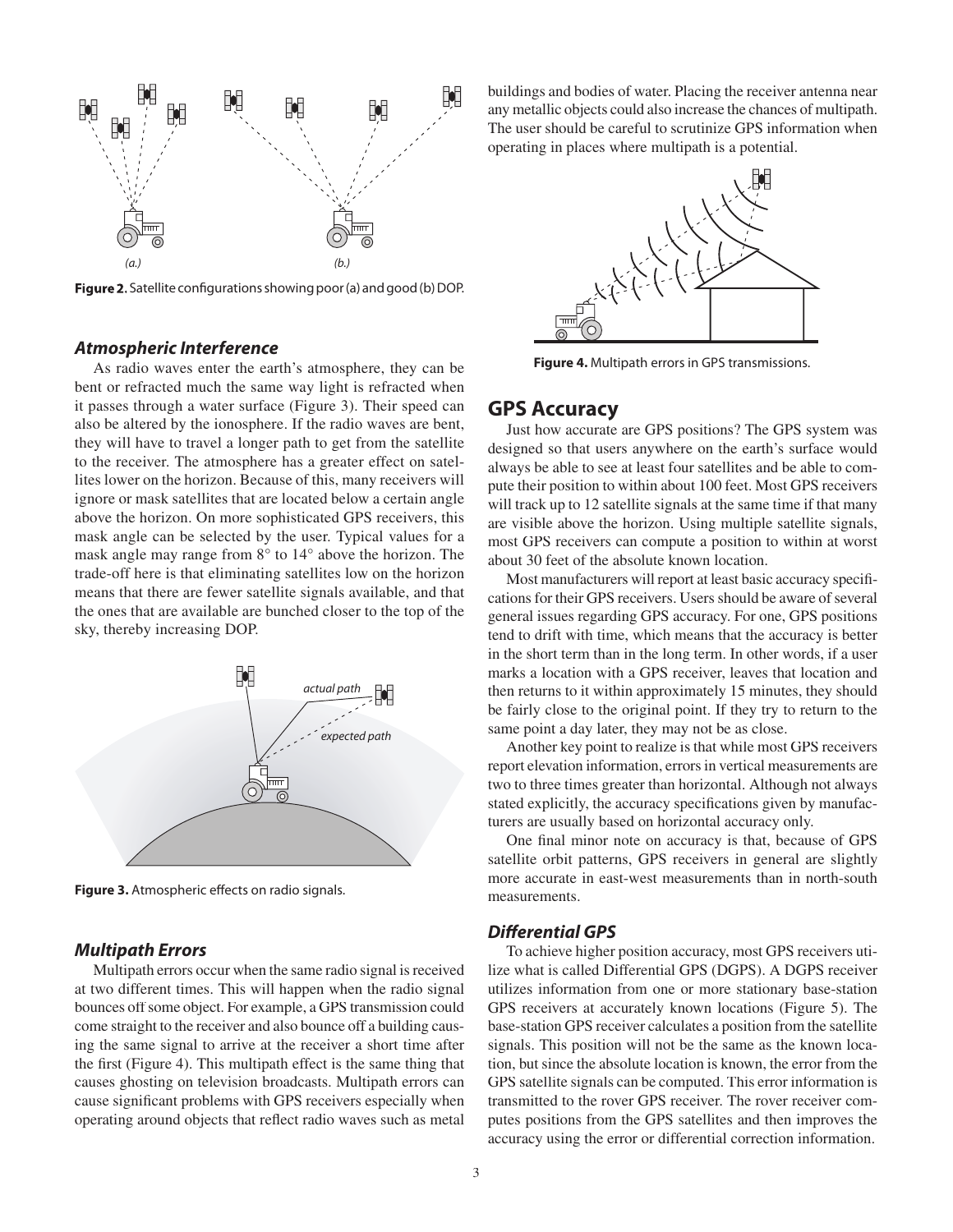

**Figure 5.** Local area (left) and wide area (right) DGPS systems.

### **Differential Correction Sources**

 Although they could, most GPS users do not set up their own differential correction base station. They usually receive the differential correction information from another source. Differential correction sources can be classified as either local area or wide area broadcasts (Figure 5). Local area differential corrections are usually broadcast from land-based radio towers and are calculated from information collected by a single base station. The most common local area differential correction source is a free service maintained by the United States Coast Guard. These Coast Guard beacons are generally located near major navigable bodies of water. In Kentucky, there are Coast Guard beacons located along the Ohio and the Mississippi rivers giving good coverage in the western and north central parts of the state (Figure 6).

 Wide area differential corrections are broadcast from geostationary satellites and are based on a network of GPS base stations spread throughout the intended coverage area. A common source for different corrections used by many low-cost GPS receivers is the Wide Area Augmentation System (WAAS). WAAS is a satellite-based differential correction system that was maintained by the Federal Aviation Administration. There are other satellite-based differential correction systems available in the United States. Many of these services charge an annual fee to receive the differential correction information. Examples of the systems include Omnistar, Racal, and Starfire.

 Another option for obtaining differentially corrected positions is to post-process the data. Instead of receiving the differential correction information in real time, users will collect only GPS information in the field. Then they obtain the differential correction data from a base station and combine it with their field data using proper software to correct the positions. While the obvious disadvantage of post-processed DGPS data is that the user cannot perform real-time tasks in the field with the receiver, the corrections can be more accurate than real-time systems. Postprocessing is commonly used for data collection and mapping functions.



**Figure 6.** United States Coast Guard DGPS correction coverage in Kentucky.

# **Receiver Classifi cations**

 GPS receiver technology can be divided into four broad classifications (Table 1). Low-cost GPS receivers include receivers that are commonly purchased at department stores or sporting goods stores or through many Internet suppliers for recreational use. They could also include some dedicated receivers that are intended to be connected to a laptop computer or handheld computers called Personal Digital Assistants (PDAs). These receivers typically cost less than \$500 and will give position accuracies somewhere between 3 and 15 feet. They almost exclusively use the WAAS differential correction service. This is because the WAAS differential correction signal is broadcast on the same radio frequency as the GPS signals; therefore, the receivers do not need a separate antenna tuned to a different frequency to receive the correction signals.

 Sub-meter GPS receivers will give reliable position accuracies to within 3 feet. They could use a variety of local area or wide area differential correction services. Naturally, they are more expensive, but the increased accuracy lends them to more applications.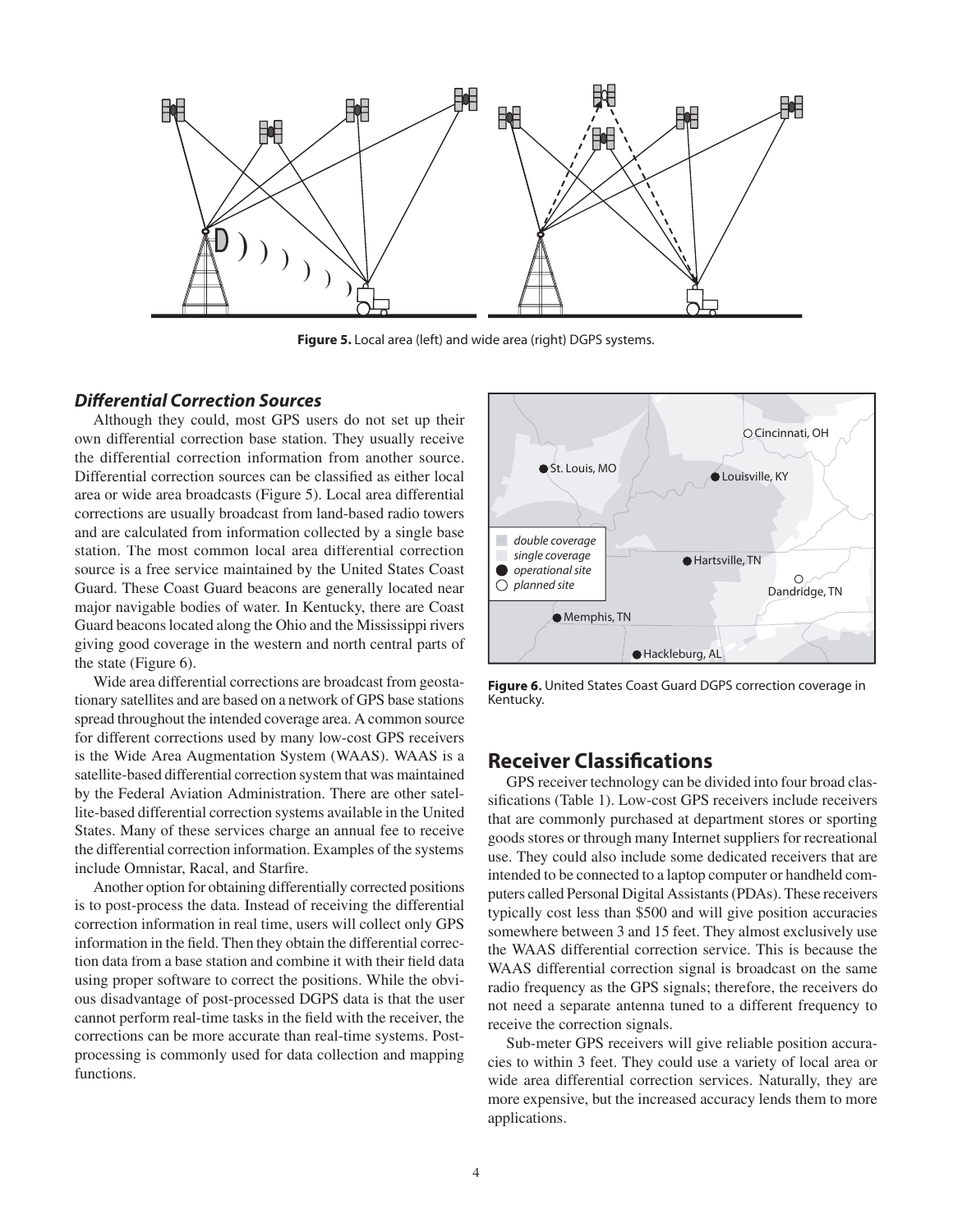Table 1. Classification of GPS receivers.

|                  |             | Low-Cost Sub-Meter Decimeter |                                     | <b>RTK*</b> |
|------------------|-------------|------------------------------|-------------------------------------|-------------|
| Cost             | \$100-300   | $$1K-4K$                     | \$5K-10K                            | $>$ \$25K   |
| Accuracy         | $3-15$ ft.  | $<$ 3 ft.                    | $< 6$ in.                           | $<$ 1 in.   |
| Diff. correction | <b>WAAS</b> | Various                      | Omistar HP, Your Own<br>Starfire II |             |

\* RTK = Real time kinematic (RTK) receivers.

 A relatively new class of receivers provides position accuracies to the "decimeter" (4-inch) level. These receivers must make use of select subscription-based wide area differential correction services such as Omnistar HP and Starfire II. The hardware will obviously be more expensive than sub-meter receivers, and annual subscription fees for the differential corrections typically range between \$800 and \$1,500 per annual license.

 Real time kinematic (RTK) GPS receivers are the most expensive and most accurate class of GPS receivers. Some RTK receivers can give position accuracies to within 1/2 inch, making them useful even for surveying. To achieve that accuracy, users must create their own differential correction signal with a base-station receiver and radio link. In general, the user cannot be more than a couple of miles from the base station to achieve the highest accuracy levels. There are efforts under way to create local area RTK networks, but these are currently confined to a few select states and are generally focused toward metropolitan areas.

# **GPS Interfacing**

 One of the useful things about GPS receivers is that many can be connected to other electronic devices. For example, many low-cost GPS receivers with mapping capabilities can be connected to a computer to transfer maps, routes, and waypoints to and from the receiver. They can also be connected to portable computers or PDAs with specialized software to do real-time navigation and data collection. Different receivers may have different communication ports available including serial ports, USB, CAN (Controller Area Network common on new agricultural machinery), and Bluetooth wireless. Others can be connected directly to a Compact Flash, PCMCIA, or SDRAM slot in a laptop or a PDA.

## **GPS Modernization**

 GPS is a very active and dynamic system. Over the next several years, the system will undergo a series of updates and improvements called GPS modernization. These improvements will include the addition of a new C/A code broadcast on L2 and the addition of third broadcast frequency (L5) at 1176.45 MHz, which will also carry a C/A code. Many of these improvements are intended to add robustness and redundancy to the system so it can be used for commercial aircraft navigation, but it will likely mean increased accuracy and functionality to receivers available to the general public.

# **Suggested GPS Activities**

 Given the range of GPS equipment that is available, the uses for the technology are limited only by the user's imagination. Here are some ideas of simple things you can do with a handheld GPS receiver.

 One of the most basic things that a GPS receiver can do is to record specific locations, which are often called waypoints. Waypoints are latitude, longitude, and possibly elevation coordinates of points of interest. Boaters and anglers often use waypoints to record the location of fishing hotspots or their origin slip or launch ramp. Hikers and backpackers often record trailhead or base camp locations so they can always find their starting location. Amateur and professional photographers use GPS technology to record the location of individual or groups of pictures that they have taken. Waypoints can be transferred to and from GPS receivers either manually or electronically.

 Most handheld GPS receivers will help you navigate to waypoints by telling you what direction to travel and how far it is to the destination. Many will also estimate your time of arrival based on your travel speed. Handheld GPS receivers with more sophisticated mapping data will even route to destinations by roads and trails, telling you when and where to turn. As you travel, most receivers will record your trip statistics such as distance traveled, travel time, average speed, etc.

 GPS receivers can give a new twist to an old game. For example, GPS technology has revolutionized the game of scavenger hunts. Again, we use the basic concept of latitude and longitude locating points and then turn it into a game. The game master will set out the objects to be found or formulate questions to be answered at certain locations. Many scavenger hunts that use GPS technology will use a theme of the event such as popular movie titles or even a school sports or class activity. Those looking for the objects will be given the latitude and longitude along with any additional clues needed to find the object. After setting the correct latitude and longitude coordinates into their individual GPS units, they are off on the hunt.

There is an official and very popular GPS scavenger hunt established on the Internet called "geocaching" (www.geocaching.com). "Cache" refers to hidden items, and "geo" refers to the geography involved in their locations. The Web site lists locations of geocaches that anyone can search for. Only a few years after the Internet site was established, thousands upon thousands of geocaches have been registered in more than 200 countries. There are many different types of geocaches, but the most popular is a container filled with trinkets and a log sheet. Finders will typically sign the sheet, take something from the cache, and leave something else in it. Once you have become a master at locating these sites, you can become registered and then set up hidden caches for others to find.

 Many receivers will also perform distance and area computations. If you record two waypoints, your GPS unit will calculate the straight line distance between those two points. By setting a series of waypoints, you can determine the total or segmented distances of a complex path such as a race course that was run on a series of streets or a sailboat race that passed around several buoys or floating markers. Some receivers will even compute areas within boundaries created either by connecting